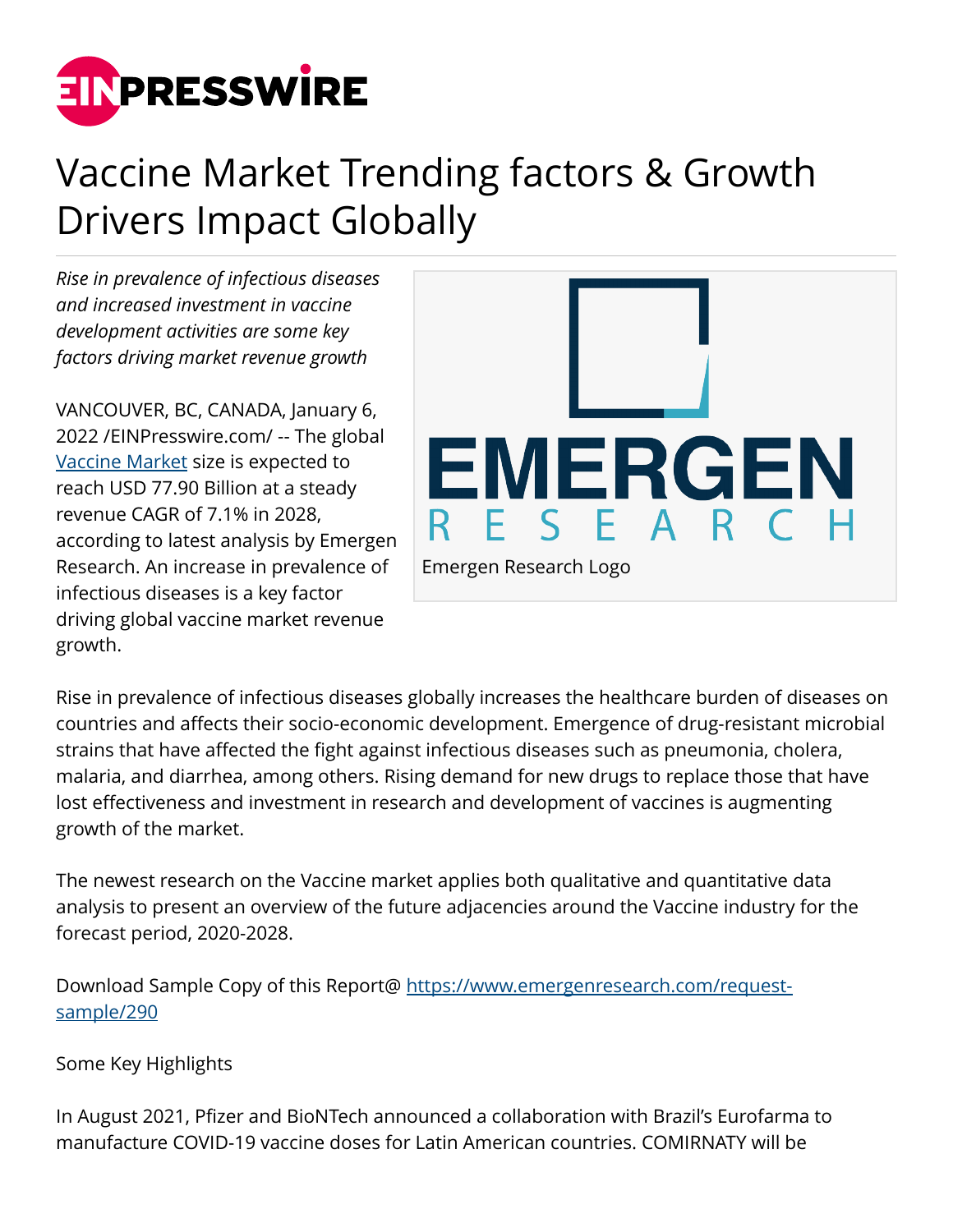manufactured by Eurofarma with Pfizer's and BioNTech's COVID-19 vaccine manufacturing and supply chain network. Eurofarma will get raw materials for the drug from the U.S. and manufacturing will begin in 2022. Vaccine production is expected to exceed 100 million finished doses yearly which will be exclusively distributed within Latin America.

Monovalent vaccine segment revenue is expected to register a significant growth rate during the forecast period. A monovalent vaccine is designed to immunize single microorganism and antigen (for example, measles vaccine). This type of vaccine is preferable for development of a strong immune response.

 The research report offers in-depth insights into company profiles along with their production values, production capacity, product portfolio, strategic plans such as mergers and acquisitions, joint ventures, collaborations, product launches and brand promotions, government and corporate deals, among others. The report, additionally, offers a comprehensive SWOT analysis and Porter's Five Forces analysis to offer a better understanding of the competitive landscape of the industry.

Leading Players Profiled in the Report:

Pfizer, Inc., CSL Limited, Merck & Co., Inc., AstraZeneca, Johnson & Johnson, Serum Institute of India Pvt., Ltd., GlaxoSmithKline PLC, Sanofi Pasteur SA, Emergent Biosolutions, Inc., and Biological E.

Request for discount@ <https://www.emergenresearch.com/request-discount/290>

Regional Bifurcation of the Vaccine Market Includes:

North America (U.S., Canada)

Europe (U.K., Italy, Germany, France, Rest of EU)

Asia Pacific (India, Japan, China, South Korea, Australia, Rest of APAC)

Latin America (Chile, Brazil, Argentina, Rest of Latin America)

Middle East & Africa (Saudi Arabia, U.A.E., South Africa, Rest of MEA)

The report aims to provide a complete analysis of the global Vaccine market with important details about the key market players from insightful primary and secondary research data. The report also aims to benefit the user by providing constructive data to gain insight into market growth, size, and investment approaches. Additionally, the report provides an extensive analysis of the Vaccine market, including key data, such as factors influencing the growth of the market, buyers and vendors, production and consumption, and revenue.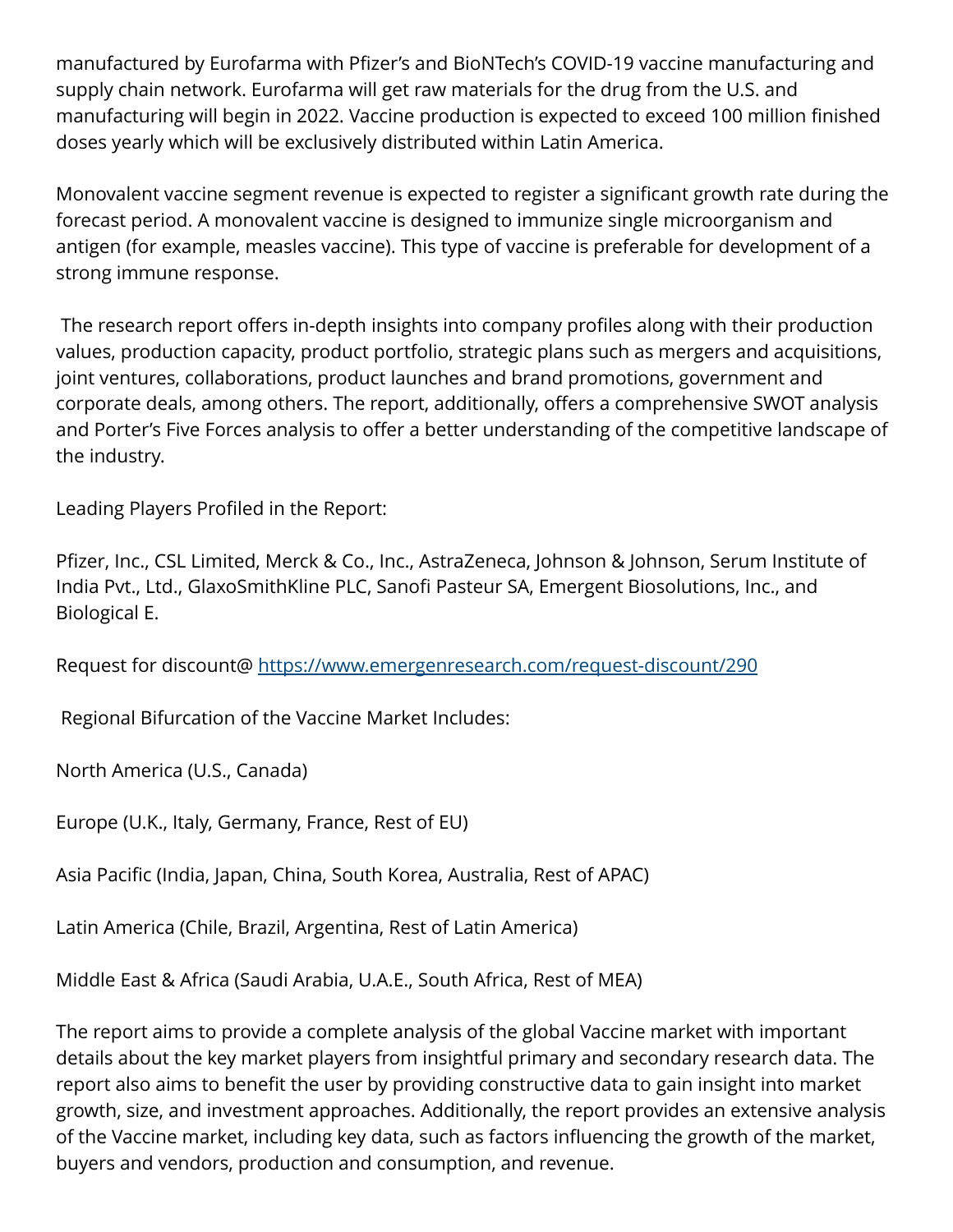#### Proceed To Buy@ <https://www.emergenresearch.com/select-license/290>

Key Benefits of Buying the Global Vaccine Report:

Comprehensive analysis of the changing competitive landscape

Assists in decision making processes for the businesses along with detailed strategic planning methodologies

The report offers an 8-year forecast and assessment of the Global Vaccine Market

Helps in understanding the key product segments and their estimated growth rate

In-depth analysis of market drivers, restraints, trends, and opportunities

Comprehensive regional analysis of the Global Vaccine Market

Extensive profiling of the key stakeholders of the business sphere

Detailed analysis of the factors influencing the growth of the Global Vaccine Market

Emergen Research has segmented the global Vaccine market on the basis of type, patient type, technology, disease, route of administration, and region:

Type Outlook (Revenue, USD Billion; 2018-2028)

Monovalent Vaccines

Multivalent Vaccines

Patient Type Outlook (Revenue, USD Billion; 2018-2028)

Pediatric Patients

Adult Patients

Technology Outlook (Revenue, USD Billion; 2018-2028)

Inactivated & Subunit Vaccines

Conjugate Vaccines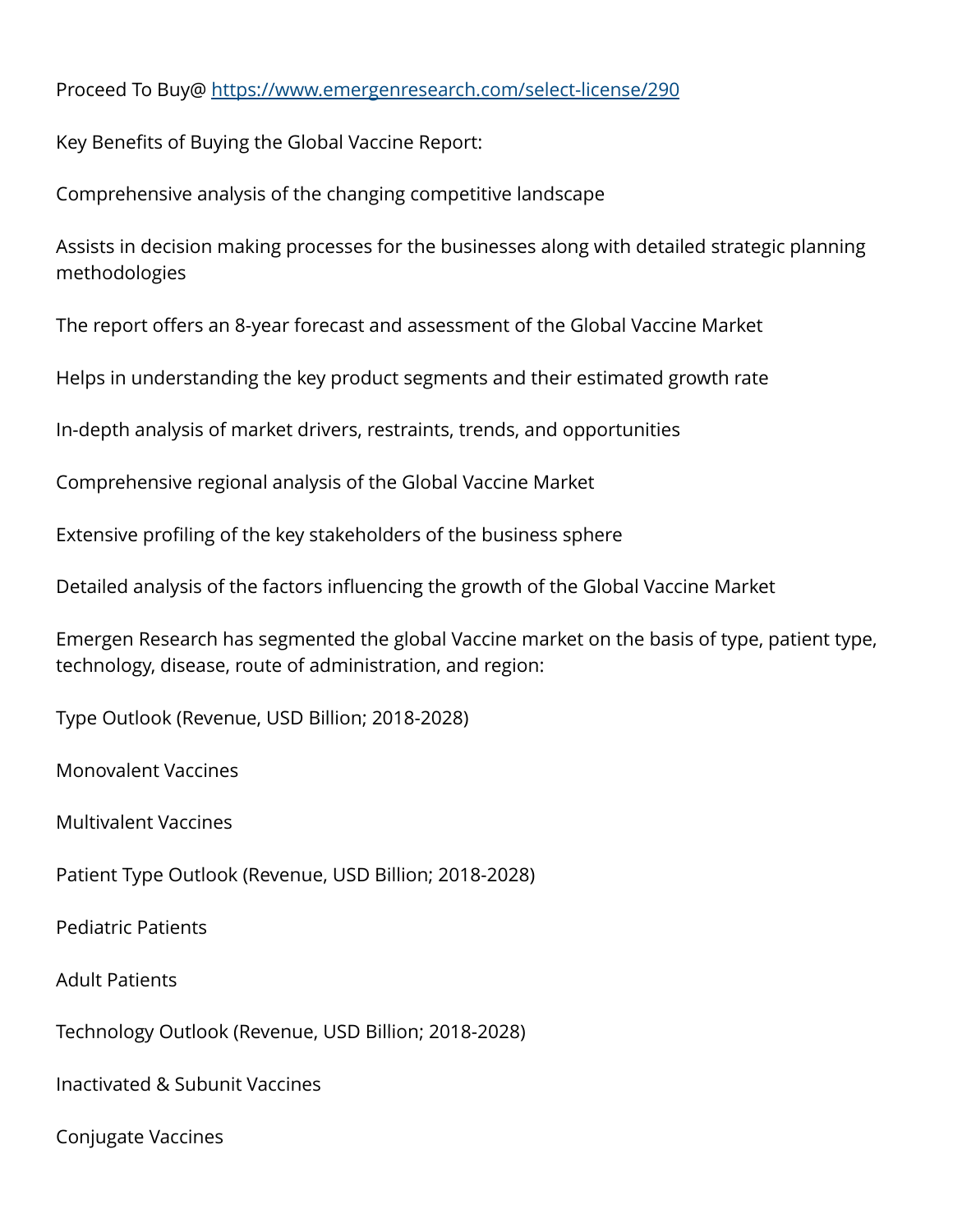#### Recombinant Vaccines

Live Attenuated Vaccines

Toxoid Vaccines

 Enquire for customization in Report @: [https://www.emergenresearch.com/request-for](https://www.emergenresearch.com/request-for-customization/290)[customization/290](https://www.emergenresearch.com/request-for-customization/290)

 Thank you for reading our report. The report can be customized as per requirement. Please get in touch with us for further inquiry and we will ensure you get the report best suited for your needs.

Explore Similar Reports offered by Emergen Research:

Lightweight Materials Market@ [https://www.emergenresearch.com/industry-report/lightweight](https://www.emergenresearch.com/industry-report/lightweight-materials-market)[materials-market](https://www.emergenresearch.com/industry-report/lightweight-materials-market)

Ambulatory EHR Market@ [https://www.emergenresearch.com/industry-report/ambulatory-ehr](https://www.emergenresearch.com/industry-report/ambulatory-ehr-market)[market](https://www.emergenresearch.com/industry-report/ambulatory-ehr-market)

Drone Package Delivery Market@ https://www.emergenresearch.com/industrv-report/drone[package-delivery-market](https://www.emergenresearch.com/industry-report/drone-package-delivery-market)

Structured Cabling Market@ [https://www.emergenresearch.com/industry-report/structured](https://www.emergenresearch.com/industry-report/structured-cabling-market)[cabling-market](https://www.emergenresearch.com/industry-report/structured-cabling-market)

Molecular Imaging Market@ [https://www.emergenresearch.com/industry-report/molecular](https://www.emergenresearch.com/industry-report/molecular-imaging-market)[imaging-market](https://www.emergenresearch.com/industry-report/molecular-imaging-market)

About Us:

At Emergen Research, we believe in advancing with technology. We are a growing market research and strategy consulting company with an exhaustive knowledge base of cutting-edge and potentially market-disrupting technologies that are predicted to become more prevalent in the coming decade.

Eric Lee Emergen Research +91 90210 91709 sales@emergenresearch.com Visit us on social media: [Facebook](https://www.facebook.com/emergenresearch)